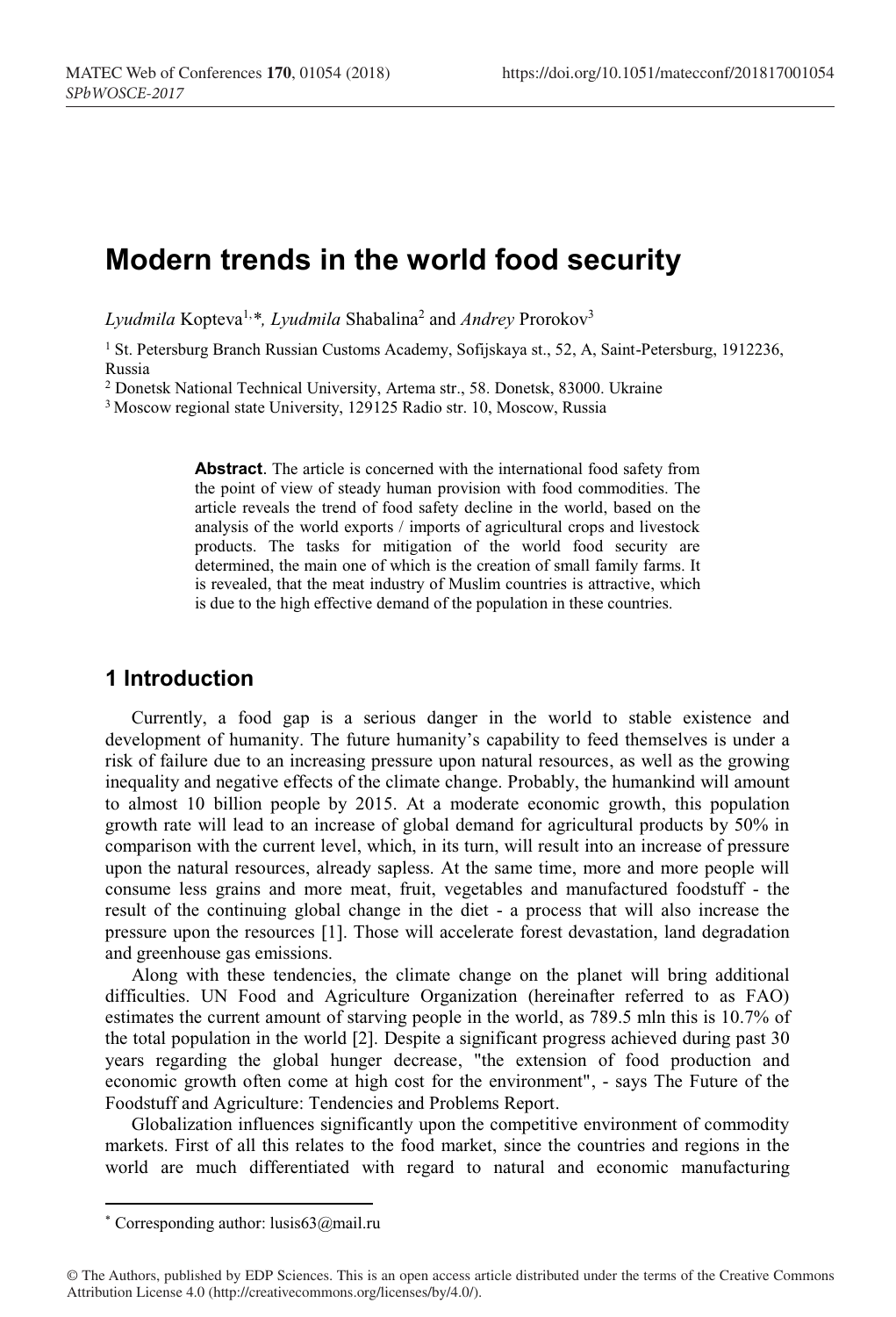conditions of food products, as well as with regard to the level and structure of the consumer demand for them. Based on that, it is reasonable to pay attention to such sector of the international commerce as the food market.

The Food Safety Doctrine of the Russian Federation, approved by Order No.120 of the President of Russia dated January 30, 2010 specifies the self-dependence on the key food products by 80-95% by 2020: grain - by 95%, sugar - by 80%, oil - by 80%, meat and prepared meat - by 85%, milk and dairy products - by 90%, fish products - by 80%, potatoes -by 95%, and edible salt - by 85% [3]. A necessity to implement the Doctrine, as well as the embargo for import of the European and American food as a response to the sanctions imposed by the European countries, the USA, Canada, Australia and Japan required from the Russian regions to set a course for import substitution in the area of agriculture.

For Russia, as one of the biggest food manufacturers and simultaneously a food importer, the base for food safety enhancement is, first of all, the enhancement of the national agrarian business and its basic industries, first of all, agriculture. Currently, the development of national agriculture is under essential influence of increasing imported procurements of raw materials and food. Over the last years, Russia spent around USD 40 billion per year for food import. The world community deems the country having high potential in agriculture development as a country, which is more oriented on the export of raw materials and hydrocarbons than on the development of own production/manufacturing, including agriculture.

A peculiarity of the agrarian sector of economy is that the processes it cannot be changed at once. As a rule, we deal with living systems that reproduce themselves gradually. That is why import substitution is the system complex activities requiring not only administrative interference, but the accounting of all the factors that may influence on its efficiency indeed. It is especially important for the regions with special conditions of the industry development. In the regions where the industrial manufacturing prevails, the climate conditions are unfavourable for agriculture development, at first sight, the agrarian business products take 2-5% of Gross Domestic Product cost; oftentimes, the appropriate efforts are not taken to develop the industry, despite the fact that all conditions for that are available.

The works of many outstanding national scientists in economy. such as V.G. Agaev, V.I. Nechaev, A.N. Altukhov, V.S. Balabanov, A.B. Melnikov, V.V.Maslakov, V.I.Gayduk, V.V. Miloserdov, etc. paid attention to the issues regarding food safety assurance of a state and globally. The works by N. Salyakhova, N.A. Vasilyava, Ye.G. Kazantseva, A.B. Melnikov, Ye.O. Kolesnikova, etc. focused on the peculiarities of the modern food market.

The main purpose of the research is to analyze the global food market and assurance of food safety. The object of research is the modern world market of food. The subject of research is the peculiarities of food safety of the modern world market of agricultural products.

## **2 Policy and legislation**

The Russian Ministry of Agriculture created the first draft of a National Food Security policy at the end of 1990's. This draft was not supported by other major economic ministries and at the last stage of its adoption in the Duma the act was vetoed by President Yeltsin. The reason for the veto was Russia's inability to provide the necessary budget support for the development of domestic agriculture and food production. Beginning in 2000, domestic agricultural production began recovering, and in 2006 Russia adopted the Federal Law on the Development of Agriculture which provided the legal basis for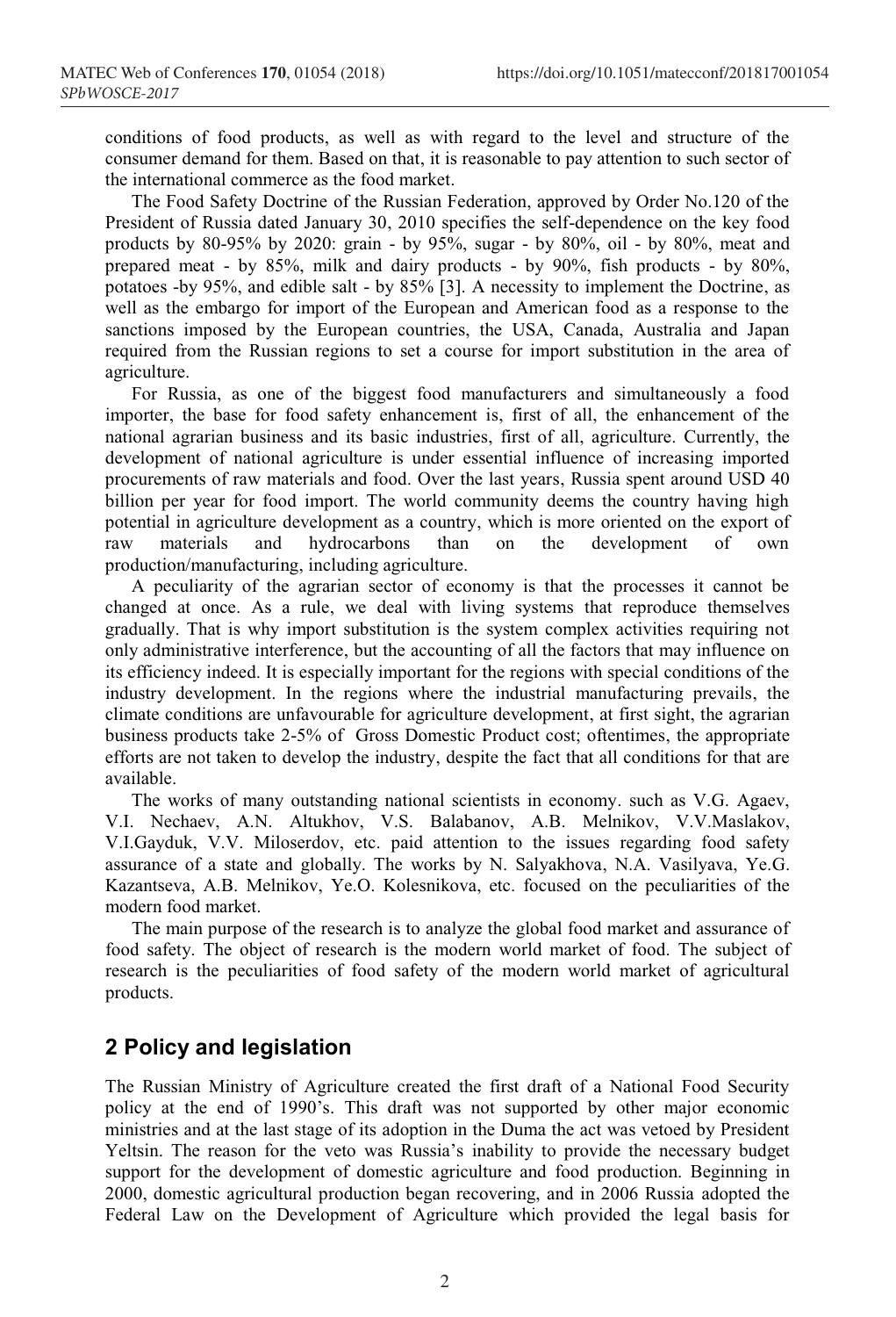agricultural programs and production (see GAIN report RS7005). In 2008 the Ministry of Agriculture re-initiated the idea of national food security, this time in the form of the National Food Security Doctrine (see GAIN report RS8089). The draft of the Doctrine included several target indices for achieving the country's food security, including per capita agricultural food production, consumption, share of imports in domestic consumption, and indicative prices for some major agricultural products. The draft envisioned that the Agricultural Ministry would be the main body to implement the Doctrine's targets. It took more than a year to coordinate the text of this draft with other ministries and to agree upon the final text of the Doctrine. The drafters of the Doctrine and some politicians, including Duma deputies consider that the Doctrine is only the first step towards the development and adoption of the Federal Law on the National Food Security.

The Food Security Doctrine is a framework that outlines Russia's objectives and goals for ensuring domestic food security. It is "the basis for development of regulative legal acts in the area of food security, modernization of agricultural-and-industrial and fishery complexes" (Article 4).

The Doctrine stipulates the terms of food independence and food security. Food independence means sustainable domestic production, while food security refers the physical and economic availability of safe foodstuffs for every citizen. The Doctrine establishes the following minimum production targets as the share of domestic production in the total supply of commodities:

- $grain 95$  percent'
- $-$  sugar 80 percent,
- $-$  vegetable oil  $-80$  percent,
- meat and meat products (on meat basis)  $85$  percent,
- $-$  milk and dairy products (on milk basis)  $-90$  percent,
- $-$  fish products  $-80$  percent,
- $-$  potatoes  $-95$  percent,
- $-$  edible salt  $-85$  percent

The Doctrine does not determine the time frame or means for achieving these targets. The only time reference in the Doctrine is in Article 1, which ties the Doctrine to the National Security Strategy of the Russian Federation through 2020. The Doctrine lists measures aimed at poverty alleviation, improvement of domestic market infrastructure, building of the national material reserves, and enforcing Russian food safety laws. Concerning food safety issues, the Doctrine specifically highlights products derived from genetically modified sources and the need to control these products (Articles 12, 18). In the reference to foreign trade (Articles 15 and 16) it notes that policy should be developed which is consistent with food security criteria. Specifically it states that it may be necessary to revise tariff measures to "rationalize the ratio" of imports and exports. It also justifies corrective action to when foreign governments dump or use export subsidies to access the Russian market. However it also cautions that when implementing sanitary, veterinary and phytosanitary controls, international standards need to be taken into consideration.

The Doctrine ends with the stipulation that "implementation of the Doctrine's provisions will allow to ensure food security as the essential component of the national security, predict and prevent emerging threats and risks to the country's economy, improve its stability, create conditions for dynamic development of agricultural-and-industrial and fishery complexes and improvement of the population's welfare" (Article 26).

However, The Food Security Doctrine does not specify who, when and how to finance and implement the provisions and measures.

The legal status of the Doctrine does not give it legislative power. It may only be considered as agreed upon goals for agricultural production and policy. In contrast to previous drafts of the Food Security Doctrine, the version signed by the President fails to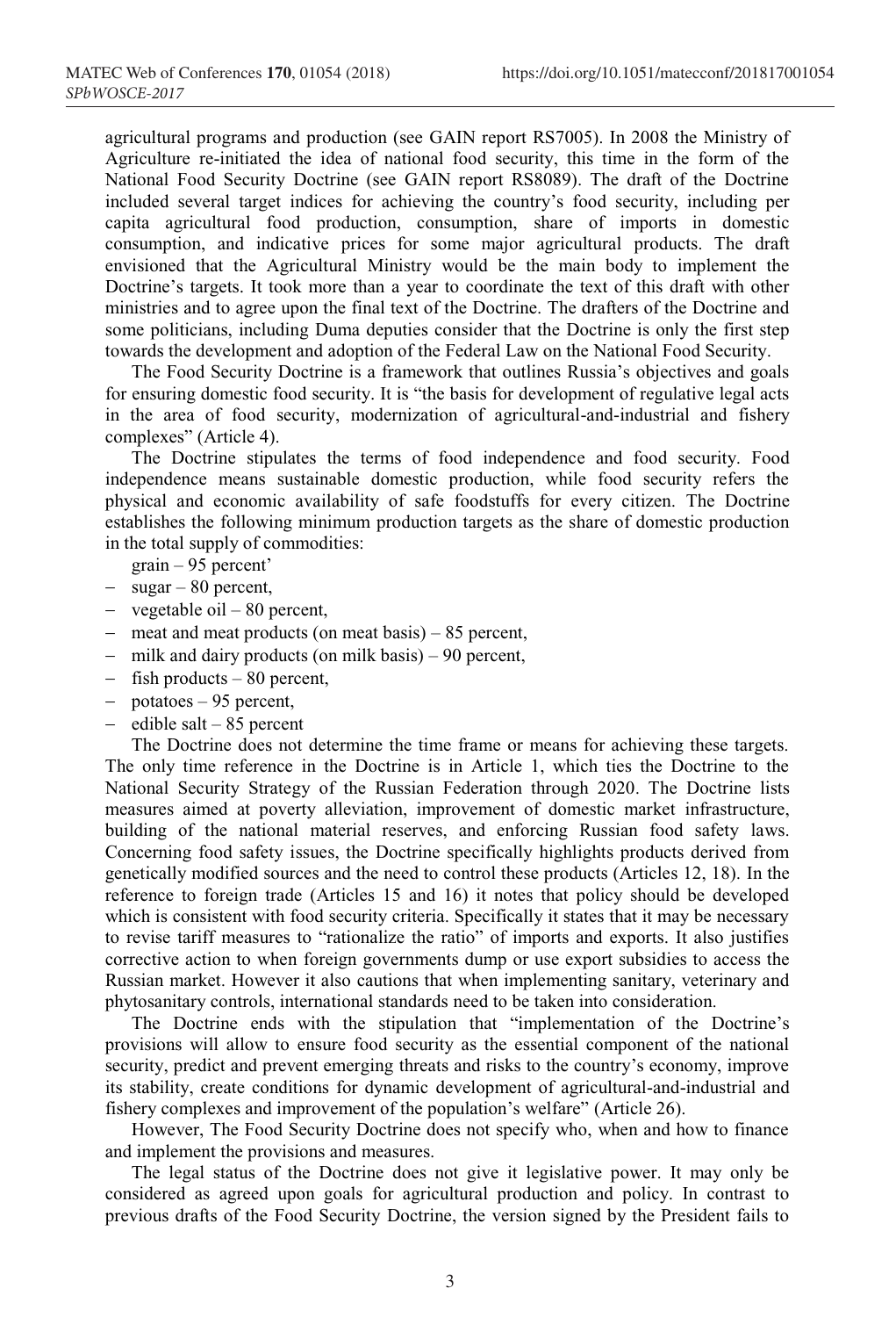specify any concrete governmental measures for reaching its targets. Previous versions toted protectionism, subsidization and market management reminiscent of soviet style agriculture. The final version of the Doctrine has been considerably watered down and blatant references to protection have been removed. In this respect the Doctrine does not impose any additional incentives or deterrents for international trade. However, the Doctrine provides a political blessing and cover for the introduction of future legislation that might restrict trade through tariffs, quotas, and sanitary and phytosanitary measures. If the Russian government chooses to implement the Doctrine in the spirit it was originally drafted, it could result in challenging times for U.S. exporters. Mass media is already reporting the Minister of Agriculture's rhetoric regarding self-sufficiency in poultry by 2012 As Russia moves toward the Doctrines' goals and bolsters its domestic agricultural production, it may attempt to close the door on traditional U.S. exports, but in the process it will create new opportunities for agricultural inputs such as feeds, seeds and genetics.

## **3 Results**

Despite the fact, that the index of the food gap depth in the world tends downward, misbalance between the consumption and manufacturing is seen, which has a negative impact upon the state of the food market (Fig. 1).



**Fig. 1.** Food gap depth in the world. 2000-2016 [4].

The food gap difference between the groups of the countries is over 200%. Moreover, the index of the calories consumed per capita tends upwards in the developing (9.5%), the hard-core developing  $(8.1\%)$  and developed countries  $(1.8\%)$ . According to FAO, by 2024 the consumption per capita will grow approximately the same percentage for each group of the countries (Fig. 2).

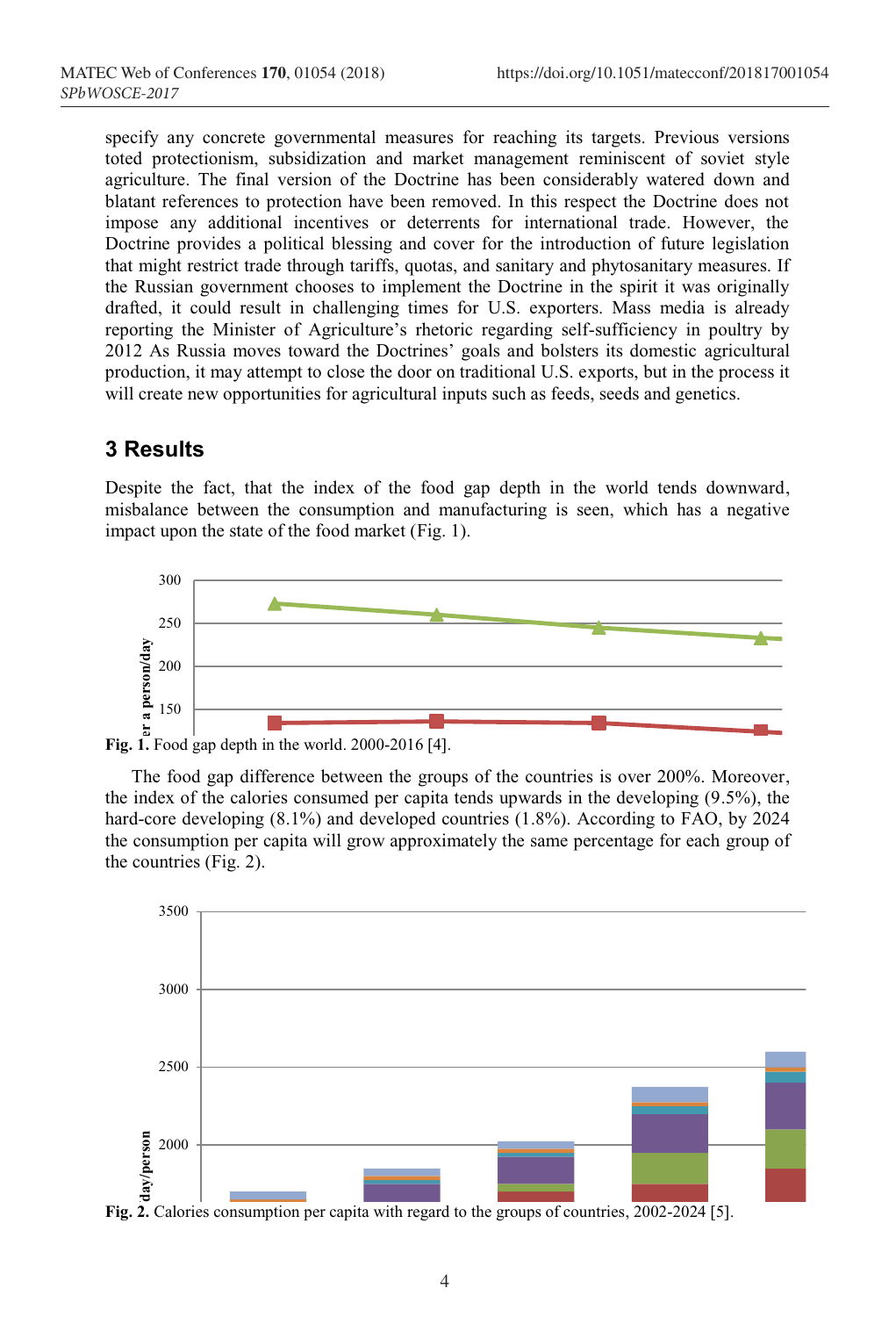The long-drawn financial crisis that is decreasing food safety of many countries affects adversely the state of the world food. Within the period of 2012-2016, Russia's food safety index decreased 4.3 points, Japan's – 2.3. Belgium's – 2.1 (Table 1). This situation preconditions, to a large extent, the growth of prices for food. which is becoming the main problem in the world since the price growth concerns agricultural products, first of all [6].

| Rating         | Country     | 2012 | 2013 | 2014 | 2015 | 2016 | Changes within 5 |
|----------------|-------------|------|------|------|------|------|------------------|
|                |             |      |      |      |      |      | years            |
| 1              | <b>USA</b>  | 86.1 | 85.6 | 86.2 | 85.8 | 86.6 | $+0.5$           |
| $\overline{4}$ | Netherlands | 82.9 | 82.4 | 82.8 | 82.2 | 82.6 | $-0.2$           |
| 6              | France      | 83.5 | 83.0 | 81.5 | 81.6 | 82.5 | $-1.0$           |
| 13             | Switzerland | 81.4 | 81.0 | 81.4 | 80.8 | 80.9 | $-0.5$           |
| 14             | Denmark     | 81.1 | 80.5 | 80.7 | 79.2 | 80.0 | $-1.0$           |
| 17             | Finland     | 79.6 | 79.4 | 78.4 | 77.2 | 78.9 | $-0.7$           |
| 19             | Spain       | 78.3 | 77.7 | 78.4 | 76.9 | 77.7 | $-0.6$           |
| 21             | Belgium     | 77.9 | 76.6 | 76.9 | 76.5 | 77.4 | $-0.5$           |
| 22             | Japan       | 77.9 | 76.5 | 75.7 | 75.2 | 75.9 | $-2.0$           |
| 31             | Greece      | 74.7 | 71.5 | 72.3 | 70.7 | 71.5 | $-3.3$           |
| 41             | Brazil      | 67.8 | 67.7 | 67.6 | 66.8 | 67.6 | $-0.2$           |
| 42             | China       | 62.3 | 62.3 | 63.5 | 64.3 | 65.5 | $+3.2$           |
| 48             | Russia      | 66.7 | 65.6 | 62.8 | 61.5 | 62.3 | $-4.4$           |
| 57             | Egypt       | 50.5 | 50.8 | 52.3 | 56.1 | 57.1 | $+6.5$           |
| 75             | India       | 48.7 | 48.2 | 47.9 | 48.9 | 49.4 | $+0.7$           |
| 113            | Burundi     | 26.7 | 26.0 | 26.1 | 24.8 | 24.0 | $-2.8$           |

**Table 1**. Food safety index for 2012-2016.

The prices for agricultural products in 2009-2010 grew by 11%, but from 2010-2011 by 22 % more. In 2017 the price growth for agricultural products is expected to be slight (by  $0.6\%$ ) in comparison with  $2016$  and for food  $(0.4\%)$  (Table 2) [7].

|                          |     | Actual prices |     |     |     |     | Project |     |     |     |
|--------------------------|-----|---------------|-----|-----|-----|-----|---------|-----|-----|-----|
|                          | 200 | 201           | 201 | 201 | 201 | 201 | 201     | 201 | 201 | 201 |
|                          | 9   | $\theta$      |     | 2   | 3   | 4   | 5       | 6   | 7   | 8   |
| Agricultural<br>products | 89  | 100           | 122 | 114 | 106 | 103 | 89      | 89  | 90  | 91  |
| Food                     | 93  | 100           | 123 | 124 | 116 | 107 | 91      | 92  | 93  | 94  |
| Grains                   | 99  | 100           | 138 | 141 | 128 | 104 | 89      | 82  | 79  | 81  |
| Fats and oils            | 90  | 100           | 121 | 126 | 116 | 109 | 85      | 90  | 92  | 94  |
| Other food               | 90  | 100           | 111 | 107 | 104 | 108 | 100     | 105 | 105 | 105 |
| <b>Beverages</b>         | 86  | 100           | 116 | 93  | 83  | 102 | 94      | 91  | 90  | 90  |

**Table 2**. Actual and projected prices, indices (2010=100).

The EU countries are both the largest exporters and importers of agricultural products. Their share is equal to 37.1%. 10.4% of the world export in 2015 fall to the USA (Table 3); moreover, the American export structure is noted for high degree of diversification with soybeans, corn and wheat prevailing.

Such traditionally agrarian countries as Paraguay – 89.3%. Argentina - 51%. Brazil - 28%. New Zealand  $-46.3\%$  and Greece  $-20.4\%$  have a significant share in the agricultural products export [8].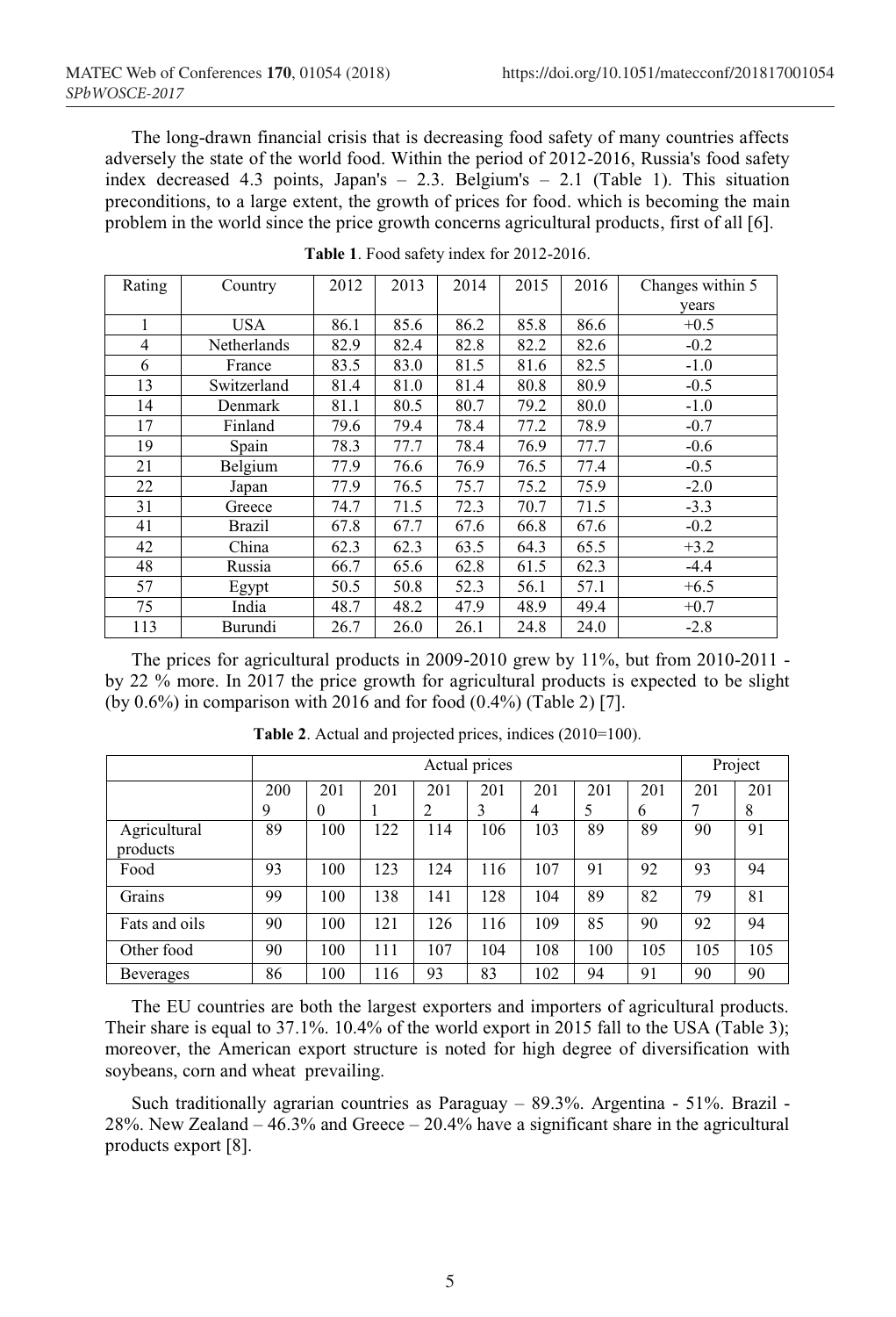|                  | Volume.<br>USD bln | Share in the world |      | Annual percentage change |                          |                |       |
|------------------|--------------------|--------------------|------|--------------------------|--------------------------|----------------|-------|
|                  |                    | export/import      |      |                          |                          |                |       |
|                  | 2015               | 2000               | 2015 | 2010-15                  | 2013                     | 2014           | 2015  |
| <b>Exporters</b> |                    |                    |      |                          |                          |                |       |
| EU(28)           | 585                | 41.9               | 37.1 | $\overline{2}$           | 8                        |                | $-13$ |
| of<br>Out        | 158                | 10.0               | 10.0 | $\overline{4}$           | 8                        |                | $-11$ |
| EU(28)           |                    |                    |      |                          |                          |                |       |
| <b>USA</b>       | 163                | 13.0               | 10.4 | 3                        | $\overline{2}$           | $\overline{4}$ | $-10$ |
| <b>Brazil</b>    | 80                 | 2.8                | 5.1  | 3                        | $\overline{\phantom{0}}$ | $-3$           | $-9$  |
| China            | 73                 | 3.0                | 4.6  | 7                        | 6                        | 6              | $-2$  |
| <b>Importers</b> |                    |                    |      |                          |                          |                |       |
| EU(28)           | 590                | 42.7               | 35.0 |                          | 6                        | $\overline{2}$ | $-13$ |
| of<br>Out        | 166                | 13.2               | 9.8  | $\overline{2}$           | 3                        | $\overline{2}$ | $-9$  |
| EU(28)           |                    |                    |      |                          |                          |                |       |
| China            | 160                | 3.3                | 9.5  | 8                        | 6                        | 3              | -6    |
| <b>USA</b>       | 149                | 11.6               | 8.8  | 5                        | 3                        | 7              | $-5$  |
| Japan            | 74                 | 10.4               | 4.4  | -1                       | $-8$                     | $-5$           | $-10$ |

**Table 3.** Key food exporters and importers 2015.

The developed countries make heavy use of comparative competitive advantages of other countries - natural and economic, as well as the possibilities of international specialization and cooperation. The USA, being the biggest exporter of soybeans, corn, wheat and prepared food, is at the same time the biggest importer in the world of the alcoholic and soft drinks, coffee, meat and breadstuff. Japan is the fourth with regard to the volume of food import, which is preconditioned by quite limited land resources of the country per capita and shortage of home-produced food products. Japan assures production of rice, fruit, vegetables and seafood using own resources, but at the same it is very importdependent on grains, beans and corn.

The volume of imported crop and livestock products in terms of value tends to grow (Fig. 3). The crop import has increased by 35% during past 15 years. It is a decline in export-import volume in 2008-2009 (the years of the global financial crisis), which is explained by the intention of the countries to cut the expenses; the biggest volume falls to the countries of Europe and Asia. In experts' opinion. China is the reason why the indices of the global commerce declined in 2016 both in general and in the food sector, particularly. The data about China's foreign trade indices in 2016 certify the volume decrease by 14.3% (until USD 291.7 billion) [4].



The same tendency is seen in the export volume. However, here the main exporters are Europe and America (Fig. 4). Moreover, export prevails in the structure of America and Oceania, and in Europe, import - in Asia and Africa.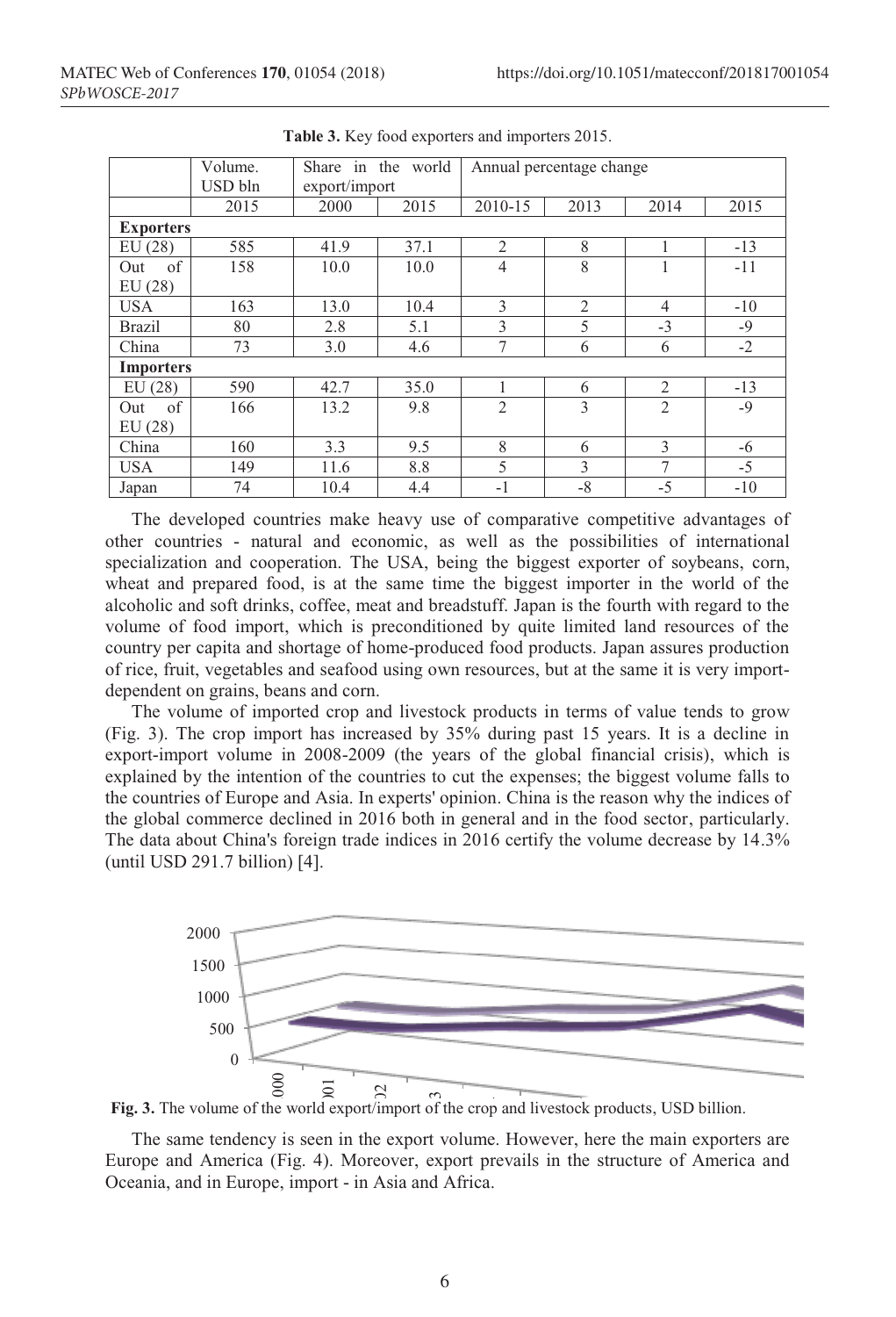

**Fig. 4.** The volume of the crop and livestock products export with regard to main regions of the world. USD billion [9].

In 2015, inside its region, Europe exported the crop by USD 475.4 billion, Asia - USD 215.5 billion, North America - USD 103.2 billion, Asia is a prevailing direction for export of South and Central America (USD 63.7 billion). Europe is the one for CIS and Africa (USD 15.9 billion and USD 20.5 billion correspondingly). Moreover, one should pay attention that the import volume exceeds export volume by 5% on average, which says for trade deficit. Contraposition of the tendencies in the area of manufacturing and consumption provides an opportunity to project probable tends of foreign trade net balance by different raw material goods with regard to the regions (Table 4) [2].

| Products             | <b>APR</b>                          | Africa    | Europe        | <b>CLACS</b> | <b>ODC</b>    | North<br>America | Oceania  |
|----------------------|-------------------------------------|-----------|---------------|--------------|---------------|------------------|----------|
|                      | Volume of net export. thousand tons |           |               |              |               |                  |          |
| Wheat                | $-49.963$                           | $-44.987$ | 45.788        | $-7.074$     | $-8.299$      | 46.206           | 18.329   |
| Rice                 | 21.083                              | $-18.052$ | $-1.368$      | $-1.192$     | $-2.637$      | 2.419            | 299      |
| Coarse grain         | $-63.999$                           | $-22.851$ | 30.402        | 21.795       | $-19.$<br>595 | 53.574           | 4.154    |
| Oil plants           | $-98.449$                           | $-3.494$  | $-11.$<br>469 | 57.748       | $-5.185$      | 58.323           | 2.921    |
| Protein meal         | $-27.206$                           | $-4.461$  | $-19.$<br>586 | 49.715       | $-4.912$      | 8.963            | $-2.669$ |
| Beef                 | $-2.105$                            | $-877$    | $-1.110$      | 3.341        | $-1.147$      | 42               | 2.224    |
| Pork                 | $-2.625$                            | $-714$    | 1.715         | $-376$       | $-1.280$      | 3.621            | $-362$   |
| Lamb                 | $-790$                              | 53        | $-140$        | 9            | $-40$         | $-71$            | 1.032    |
| Poultry              | $-5.234$                            | $-2.192$  | 877           | 3.677        | $-1.729$      | 4.710            | 57       |
| Fish                 | 9.625                               | $-3.323$  | $-1.822$      | 2.015        | $-2.769$      | $-3.406$         | $-220$   |
| Fish meal            | $-1.418$                            | 43        | $-7$          | 1.398        | $-112$        | 125              | $-28$    |
| Cod-liver oil        | $-124$                              | 56        | $-189$        | 296          | $-30$         | $\overline{4}$   | $-12$    |
| <b>Butter</b>        | $-413$                              | $-161$    | 80            | $-22$        | $-39$         | 98               | 476      |
| Cheeses              | $-633$                              | $-219$    | 879           | $-284$       | $-365$        | 318              | 518      |
| Non-fat dry<br>meal  | $-1.241$                            | $-387$    | 640           | $-367$       | $-95$         | 826              | 642      |
| Whole milk<br>powder | $-1.372$                            | $-618$    | 379           | $-46$        | $-21$         | $\overline{4}$   | 1.656    |
| Seed oil             | 5.447                               | $-8.775$  | $-2.366$      | 8.362        | $-2.279$      | 235              | $-386$   |
| Sugar                | $-17.342$                           | $-11.684$ | $-591$        | 38.337       | $-475$        | $-4.511$         | 3.636    |
| Cotton               | $-7.164$                            | 1.620     | 48            | 927          | 741           | 2.562            | 1.035    |

**Table 4**. Trade balance in volume terms for 2023.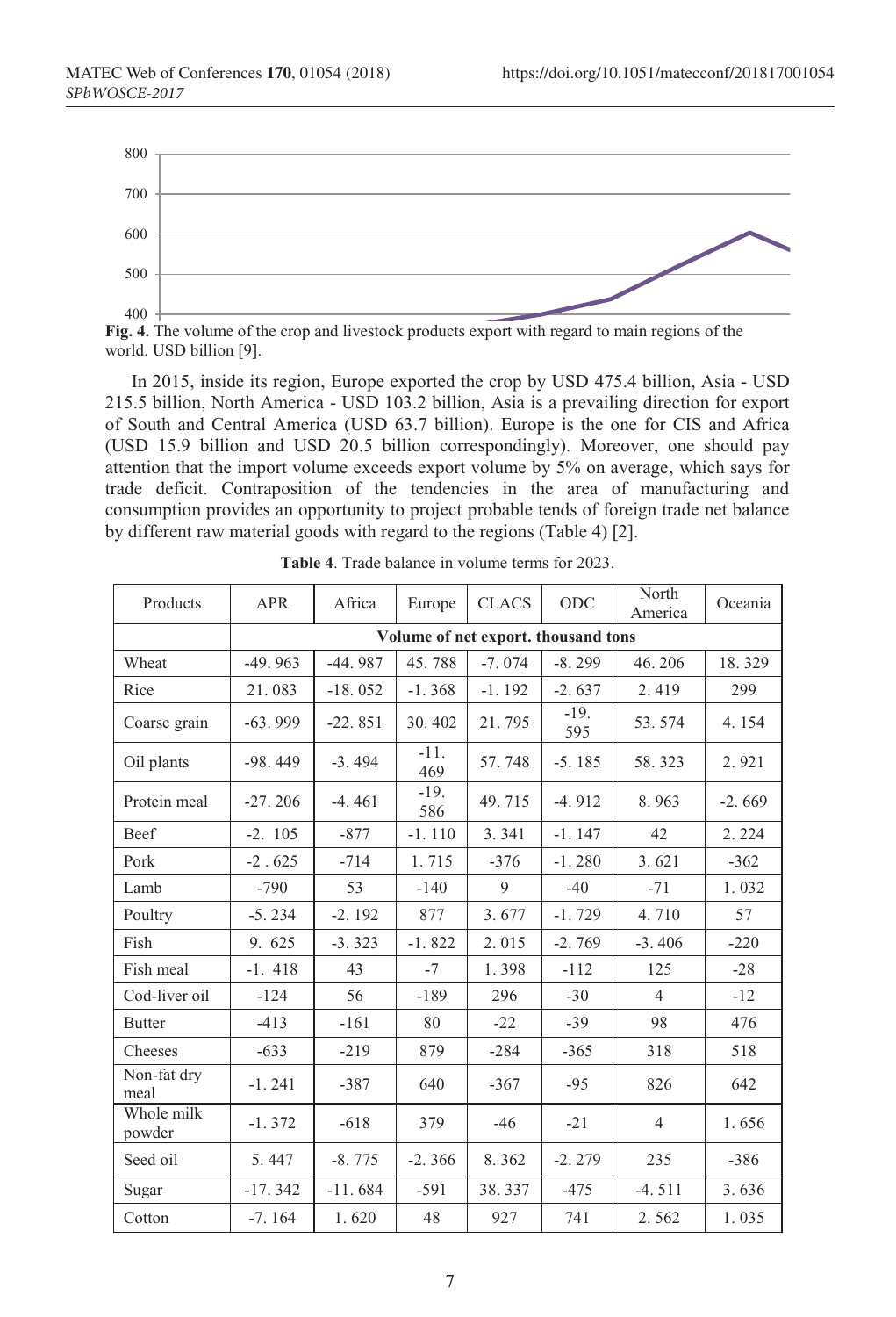*Note: APC -Asian-Pacific Region. CLACS-Community of Latin American and Caribbean States. ODC- other developed countries. Note: cells with trade surplus is highlighted grey.*

The Republic of Ivory Coast is the main cocoa producer and exporter in the world. In its turn, a range of countries, such as the Netherlands, the USA. Germany, Spain, etc. exported this product in 2015. Brazil is the first in the world in coffee production (49.4 mln pcs bags of 60 kg), the main consumer of which is the EU (44.1 mln pcs) and the USA (25.1 mln pcs). The main producer of soybeans is the USA but the main exporter is Brazil. Indonesia led in the palm oil production (32 mln tons) in 2015, China - in soybean oil production (14.6 mln tons). The USA is the key corn producer and exporter. Despite the fact that China leads in rice production in the world (145.8 mln tons in 2015), the main exporters at the international market are India (10.2 mln tons) and Thailand (9.5 mln tons), China is also a key importer of rice in the world (4.8 mln tons). It is explained by the fact, that the Chinese diet is based on rice. EU takes one of the first places in wheat production and export (Table 5).

According to FAO, the food project for 2016-2017 had positive tendencies. It was supposed, that the world food markets would not be subject to leap due to stable supplies. The world production of the crop in 2016 appeared to be under projected demand for 2016- 2017. Correspondingly, the reserves for the end of 2017 will be below record index of 2016, achieved due to high crop yield in 2016. As estimated by FAO, the world production of wheat in 2016 reached almost 2.543 mln tons, which is 0.6% higher than the index of 2015. This gain is assured by the increased indices with regard to destinations: Argentina, the EU countries, Russia and Canada. It is also projected the increase of rice and coarse grain production in comparison with 2015.

|                                    | 2000/01                  | 2013/14                  | 2015/16                  |
|------------------------------------|--------------------------|--------------------------|--------------------------|
| Cocoa (thousand metric tons)       | $\overline{a}$           | $\overline{a}$           |                          |
| Producer: Ivory Coast              | 1212.4                   | 1746.2                   | 1570                     |
| <b>Exporter:</b> Ivory Coast       | 903.4                    | 1191.8                   | 1234                     |
| Importer: Netherlands              | 549.0                    | 632.5                    | 471                      |
| Coffee (thousand bags of 60 kg)    |                          |                          |                          |
| Producer: Brazil                   | 34100                    | 57200                    | 49400                    |
| Consumer: EU                       |                          | 41475                    | 44115                    |
| Soybeans (mln metric tons)         |                          |                          | $\overline{\phantom{0}}$ |
| Producer:USA                       | 75.1                     | 91.4                     | 106.9                    |
| Exporter: Brazil                   | 15.5                     | 46.8                     | 54.4                     |
| Importer:China                     | 13.2                     | 70.4                     | 83.2                     |
| Palm oil (thousand metric tons)    |                          | $\overline{a}$           | $\overline{a}$           |
| Producer: Indonesia                | 8300                     | 30500                    | 32000                    |
| Consumer: India                    | 4100                     | 8412                     | 9100                     |
| Soybean oil (thousand metric tons) |                          |                          |                          |
| Producer:China                     | 3240                     | 12335                    | 14569                    |
| Consumer: China                    | 3542                     | 13657                    | 15250                    |
| Corn (thousand metric tons)        |                          |                          |                          |
| Producer: USA                      | 251.9                    | 351.3                    | 345.5                    |
| Exporter: USA                      | $49.\overline{3}$        | 48.8                     | 48.2                     |
| Importer: Japan                    | 16.3                     | 15.1                     | 15.2                     |
| Rice (mln metric tons)             | $\overline{a}$           | $\overline{\phantom{a}}$ | $\overline{\phantom{0}}$ |
| Producer:China                     | 131.5                    | 142.5                    | 145.8                    |
| Exporter: India                    | 1.7                      | 10.6                     | 10.2                     |
| Importer:China                     | 0.3                      | 4.0                      | 4.8                      |
| Wheat (thousand bags of 60 kg)     | $\overline{\phantom{0}}$ | $\overline{\phantom{a}}$ | $\overline{\phantom{0}}$ |

Table 5. Key food producers, exporters and importers [7, p.68].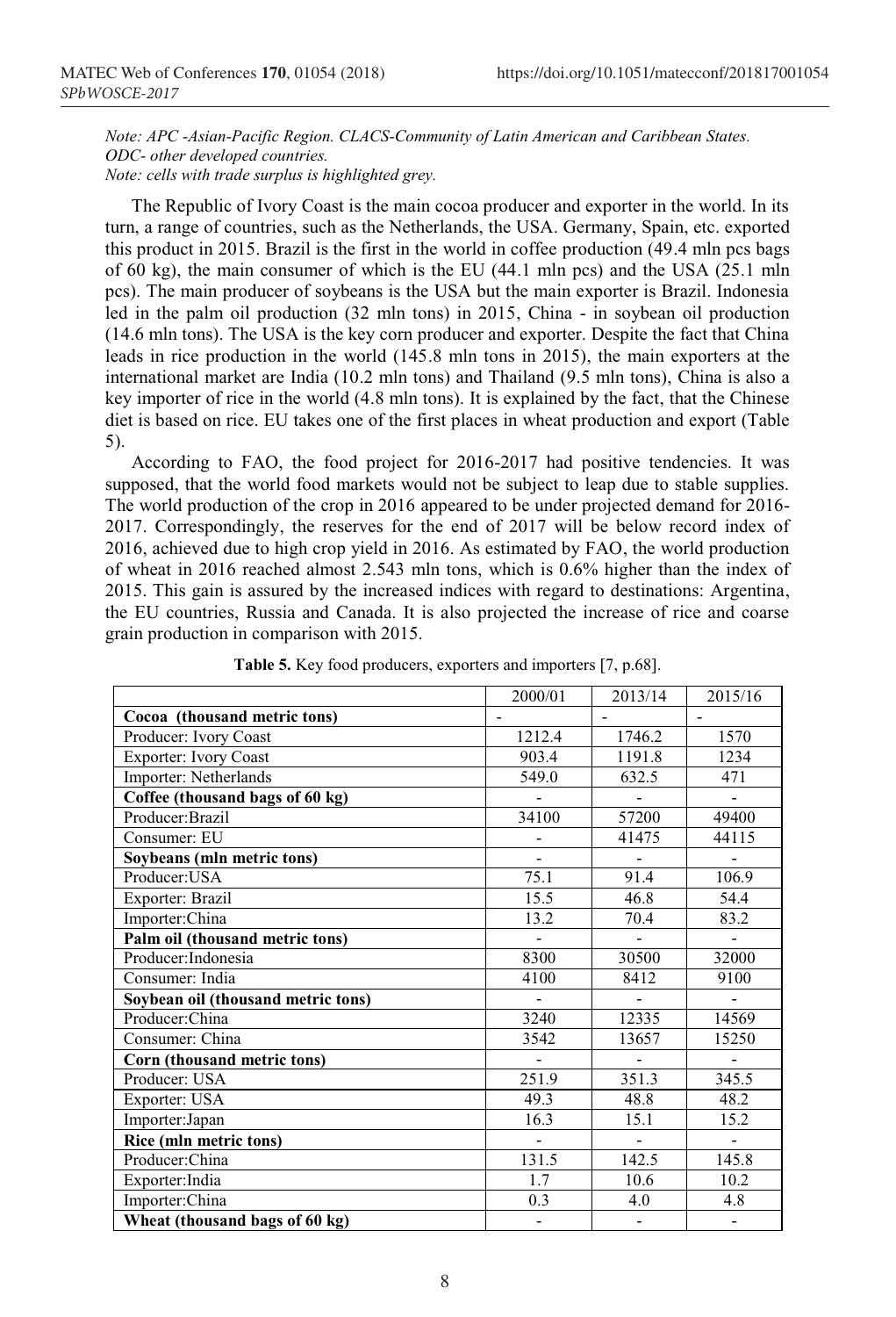| Producer: Brazil        | 34100                    | 57200 | 49400 |
|-------------------------|--------------------------|-------|-------|
| Consumer: EU            |                          | 41475 | 44115 |
| Sugar (mln metric tons) | $\overline{\phantom{0}}$ |       |       |
| Producer: Brazil        | 17.1                     | 37.8  | 34.7  |
| Exporter: Brazil        | 77                       | 26.2  | 24.4  |
| Importer:China          |                          | 4.3   | 6.0   |

Consumption of grains for the period of 2016/17 amounted to 2.546 mln tons, which is 0.9% higher than the index of 2015/16. It is expected, the decrease of the world trade in grains in 2016/17 by 1.9% in comparison with 2015/16 due to the decline of demand for barley and sorghum from the importers, which caused escalation of competition among exporters for the market share (Table 6).

|                                                                    |                                 |                                 |            | Change. %    |
|--------------------------------------------------------------------|---------------------------------|---------------------------------|------------|--------------|
|                                                                    | 2014/15                         | 2015/16                         | 2016/17    | $2016/17$ by |
|                                                                    |                                 | estimation                      | project    | 2015/16      |
|                                                                    |                                 | <b>WORLD BALANCE (mln tons)</b> |            |              |
| Production                                                         | 2 5 6 1 .8                      | 2527.7                          | 2 5 4 2 .9 | 0.6          |
| Trade                                                              | 376.1                           | 376.2                           | 369.1      | $-1.9$       |
| Total consumption                                                  | 2501.2                          | 2522.9                          | 5545.7     | 0.9          |
| Food                                                               | 1080.2                          | 1091.7                          | 1105.7     | 1.3          |
| Forage                                                             | 889.8                           | 901.7                           | 914.7      | 1.5          |
| Other                                                              | 531.2                           | 529.5                           | 525.3      | $-0.8$       |
| Reserves as of the end of the                                      | 644.1                           | 644.0                           | 642.2      | $-0.3$       |
| period                                                             |                                 |                                 |            |              |
|                                                                    | <b>Demand and offer indices</b> |                                 |            |              |
|                                                                    |                                 | Food consumption per capita     |            |              |
| In the world $(kg/year)$                                           | 148.9                           | 148.8                           | 149.0      | 0.2          |
| Countries with low income and<br>consumption shortage (kg/year)    | 147.1                           | 146.5                           | 146.8      | 0.2          |
| Ratio of the world reserves to<br>consumption $(\% )$              | 25.5                            | 25.3                            | 24.5       |              |
| Ration of reserves<br>home<br>to<br>consumption and export $(\% )$ | 17.7                            | 16.1                            | 15.6       |              |
| Fao undex of grain prices                                          | 192                             | 162                             | 149        | $-11.8$      |

**Table 6.** World grains market, projected values of FAO [10].

As estimated by FAO, the wheat production in 2016 amounted to 724 mln tons, which is 1.4% lower than in 2015. The index decrease is specified by the decrease of wheat production in EU by 6.5 mln tons, Marocco - 5 mln tons, Ukraine – 4.5 mln tons, the USA – 1.4 mln tons. The consumption of wheat in the world remained stable and amounted to 718.3 mln tons, which is preconditioned by the increased consumption for the purposes of food due to the growth of the population and simultaneous decrease of consumption for forage and industrial purposes. This situation is preconditioned by the increased availability of corn in China and the EU countries. According to FAO, the world trade in corn will go up to 155 mln tons in 2016/2017 due to the supplies from Argentina, Australia, Canada and the USA (Fig. 5).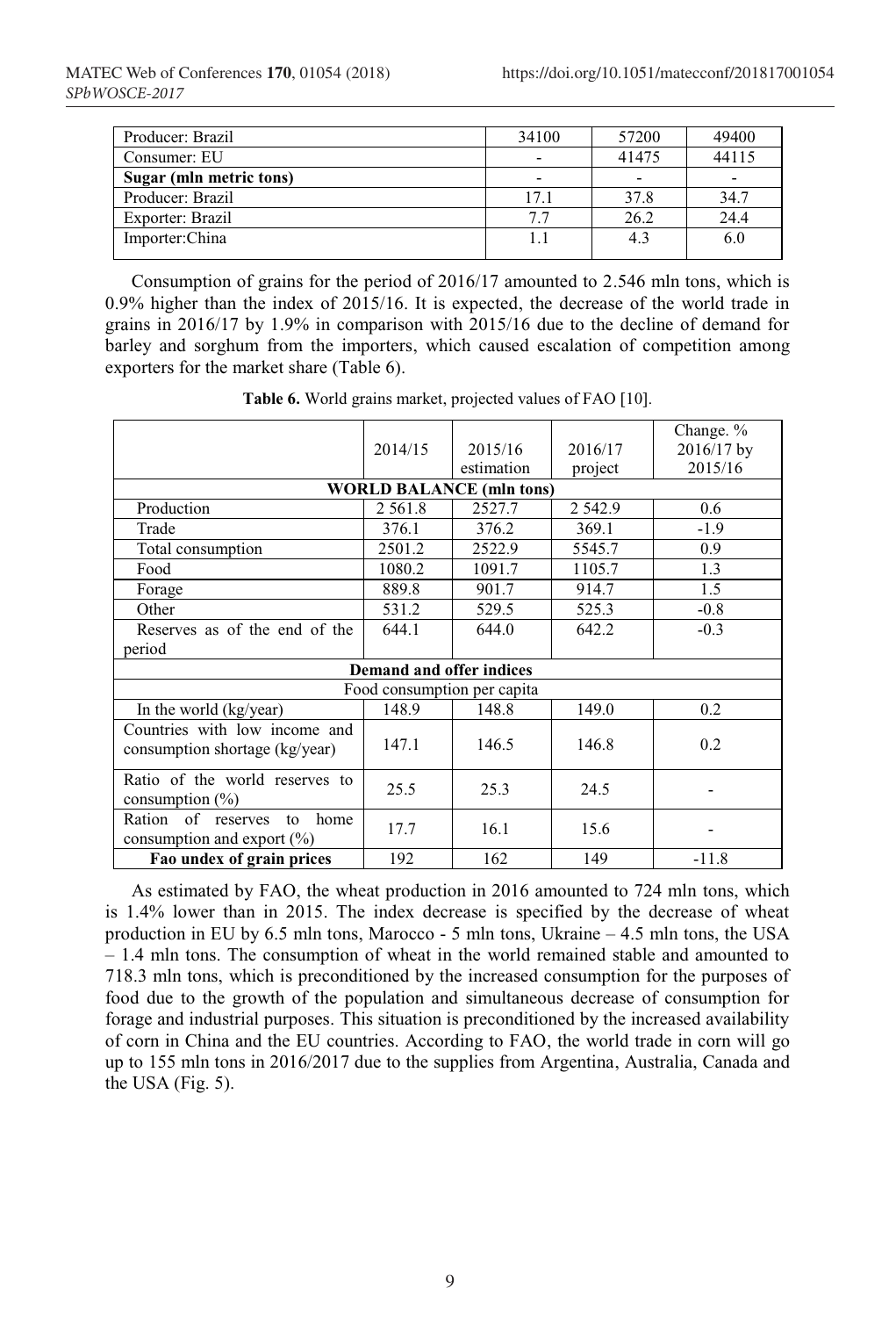

**Fig. 5**. The world market of wheat, mln tons [11, р.125].

China's decision to cut the corn reserves stimulated the demand for corn as forage fodder and decreased the demand for barley and sorghum. As projected by FAO, it is expected that the world trade in coarse grains will decline by 3.9% in 2016/17 due to the decrease of the corn trade by 1.1%, barley - 9% and sorghum - 27% (Fig. 6).



**Fig. 6.** The world market of coarse grains, mln. tons [12].

In 2016 the index of international rice trade amounted to 44.7 mln. tons, which is 0.9% more than in 2015. It is preconditioned by the increased demand from the countries of Latin America, the Caribbean and Africa. The rice consumption in the world is estimated as 502.6 mln tons in 2016/17, which is 54.6 kg per a person per year. Moreover, the ratio of the world reserves to consumption in 2016/17 decreased by 32% (Fig. 7).





According to FAO, the reduction of oil plants production is seen in 2016/17. Moreover, the consumption increase is projected by 3% on average due to the increase of the population and economic growth in the world, which will lead to misbalance between production and consumption, and, correspondingly, to the decrease of the global reserves (Table 7).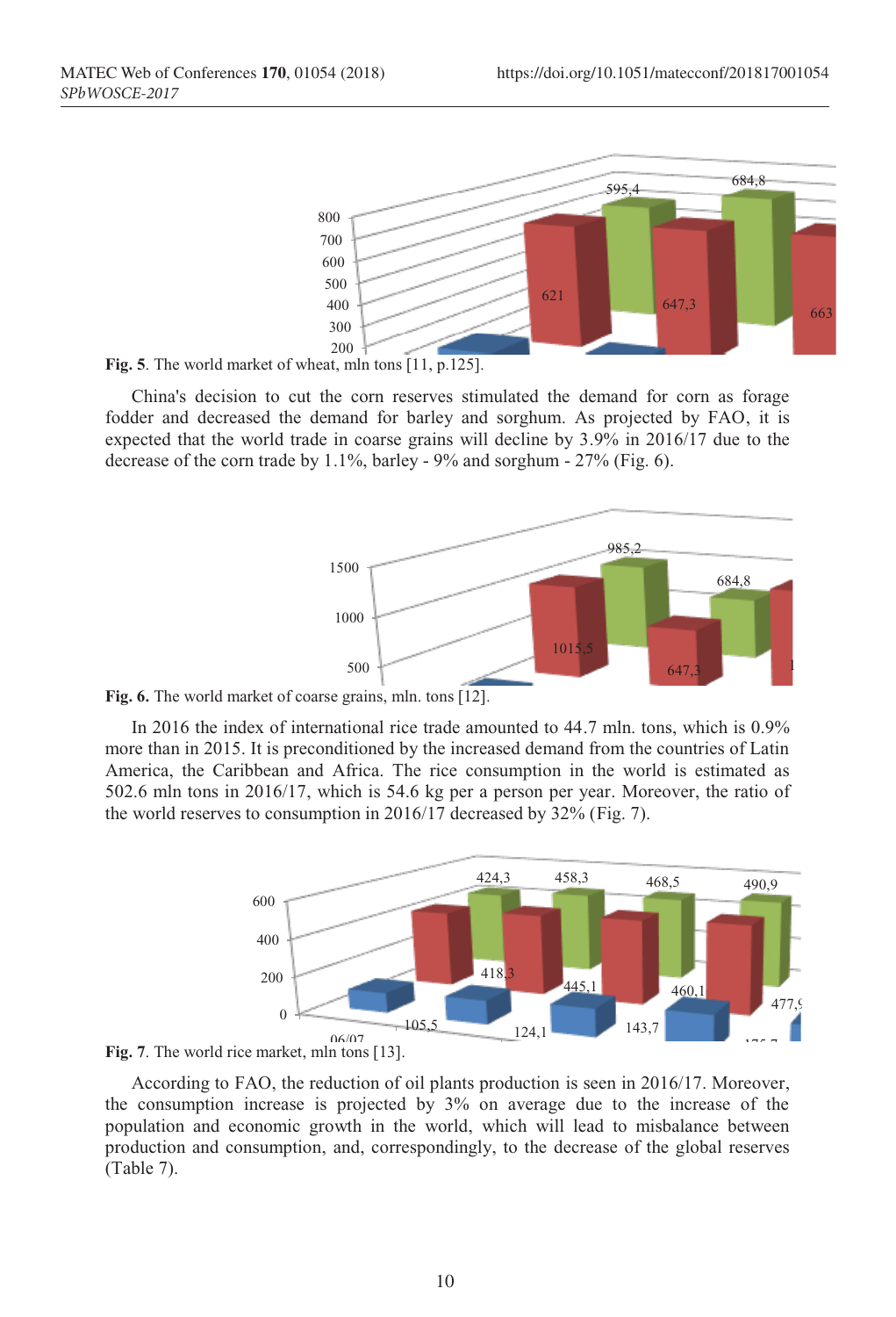|                                                   | 2013/14 | 2014/15                    | 2015/16 | $\frac{0}{0}$<br>Change |  |  |  |
|---------------------------------------------------|---------|----------------------------|---------|-------------------------|--|--|--|
|                                                   |         | Estimation                 | Project | 2015/16<br>to           |  |  |  |
|                                                   |         |                            |         | 2014/15                 |  |  |  |
| Totally oil plants (mln tons)                     |         |                            |         |                         |  |  |  |
| Production                                        | 513.3   | 548                        | 532.7   | $-2.8$                  |  |  |  |
|                                                   |         | Oils and fats              |         |                         |  |  |  |
| Production                                        | 203.3   | 210.9                      | 207.4   | $-1.6$                  |  |  |  |
| Supplies                                          | 236.0   | 247.3                      | 245.9   | $-0.5$                  |  |  |  |
| Consumption                                       | 199.3   | 205.9                      | 211.5   | 2.7                     |  |  |  |
| Trade                                             | 108.1   | 114.0                      | 117.0   | 2.6                     |  |  |  |
| for<br>World<br>reserves<br>consumption $(\% )$   | 18.2    | 18.7                       | 16.4    |                         |  |  |  |
| Reserves<br>for consumption<br>and export $(\% )$ | 10.4    | 11.1                       | 9.6     |                         |  |  |  |
|                                                   |         | Cake meal and protein cake |         |                         |  |  |  |
| Production                                        | 128.8   | 140.9                      | 137.7   | $-2.2$                  |  |  |  |
| Supplies                                          | 146.9   | 162.1                      | 163.7   | 1.0                     |  |  |  |
| Consumption                                       | 125.9   | 133.4                      | 139.2   | 4.3                     |  |  |  |
| Trade                                             | 81.4    | 86.4                       | 89.5    | 3.5                     |  |  |  |
| World<br>for<br>reserves<br>consumption $(\%)$    | 16.8    | 19.5                       | 17.4    |                         |  |  |  |
| Reserves<br>for consumption<br>and export $(\% )$ | 9.0     | 11.3                       | 10.6    |                         |  |  |  |
| Fao prices index $(02/04=100)$                    |         |                            |         |                         |  |  |  |
| Oilseeds                                          | 184     | 149                        | 148     | $-3.1$                  |  |  |  |
| Cake meal/protein cake                            | 243     | 179                        | 160     | $-16.1$                 |  |  |  |
| Vegetable oil                                     | 181     | 147                        | 156     | 1.4                     |  |  |  |

**Table 7.** The world market of oil plants [1].

In 2016 FAO predicted the global stagnation of meat production, which index amounted to 320.7 mln tons. This is 0.3% more than in 2015. The production increase is preconditioned by such countries as the USA, Brazil, EU, India and Russia. Thus, the world trade volumes in 2016 grew by 2.8% in comparison with 2015, which amounted to 30.6 mln tons. This situation is the result of the increase in poultry trade volume by 3.5% up to 12.7 mln tons and pork by 4.4% up to 7.5 mln tons caused by the increased consumption of these products in Saudi Arabia, SAR, Japan, Vietnam, Cuba and UAE (Table 8).

| <b>Table 8.</b> The world market of meat and fish, projected values of FAO [14]. |  |  |
|----------------------------------------------------------------------------------|--|--|
|----------------------------------------------------------------------------------|--|--|

|                         | 2014  | 2015<br>Estimation       | 2016<br>Project | $\frac{0}{0}$<br>Change.<br>2016 to 2015 |
|-------------------------|-------|--------------------------|-----------------|------------------------------------------|
|                         |       |                          |                 |                                          |
|                         |       | World balance (mln tons) |                 |                                          |
| Meat production, incl.: | 315.4 | 319.6                    | 320.7           | 0.3                                      |
| <b>Beef</b>             | 68.0  | 67.9                     | 68.4            | 0.8                                      |
| Poultry                 | 111.0 | 114.9                    | 116.2           | 1.1                                      |
| Pork                    | 116.9 | 117.2                    | 116.4           | $-0.7$                                   |
| Lamb                    | 13.9  | 14.0                     | 14.1            | 0.7                                      |
| Fish production, incl.: | 167.2 | 171.0                    | 175.0           | 2.3                                      |
| Fishing                 | 93.4  | 93.5                     | 93.6            | 0.1                                      |
| Aquaculture             | 73.8  | 77.5                     | 81.4            | 5.0                                      |
| Meat trade, incl.:      | 30.6  | 29.8                     | 30.6            | 2.8                                      |
| <b>Beef</b>             | 9.6   | 9.1                      | 9.3             | 1.3                                      |
| Poultry                 | 12.8  | 12.3                     | 12.7            | 3.5                                      |
| Pork                    | 7.0   | 7.2                      | 7.5             | 4.4                                      |
| Lamb                    | 1.0   | 1.0                      | 0.9             | $-3.2$                                   |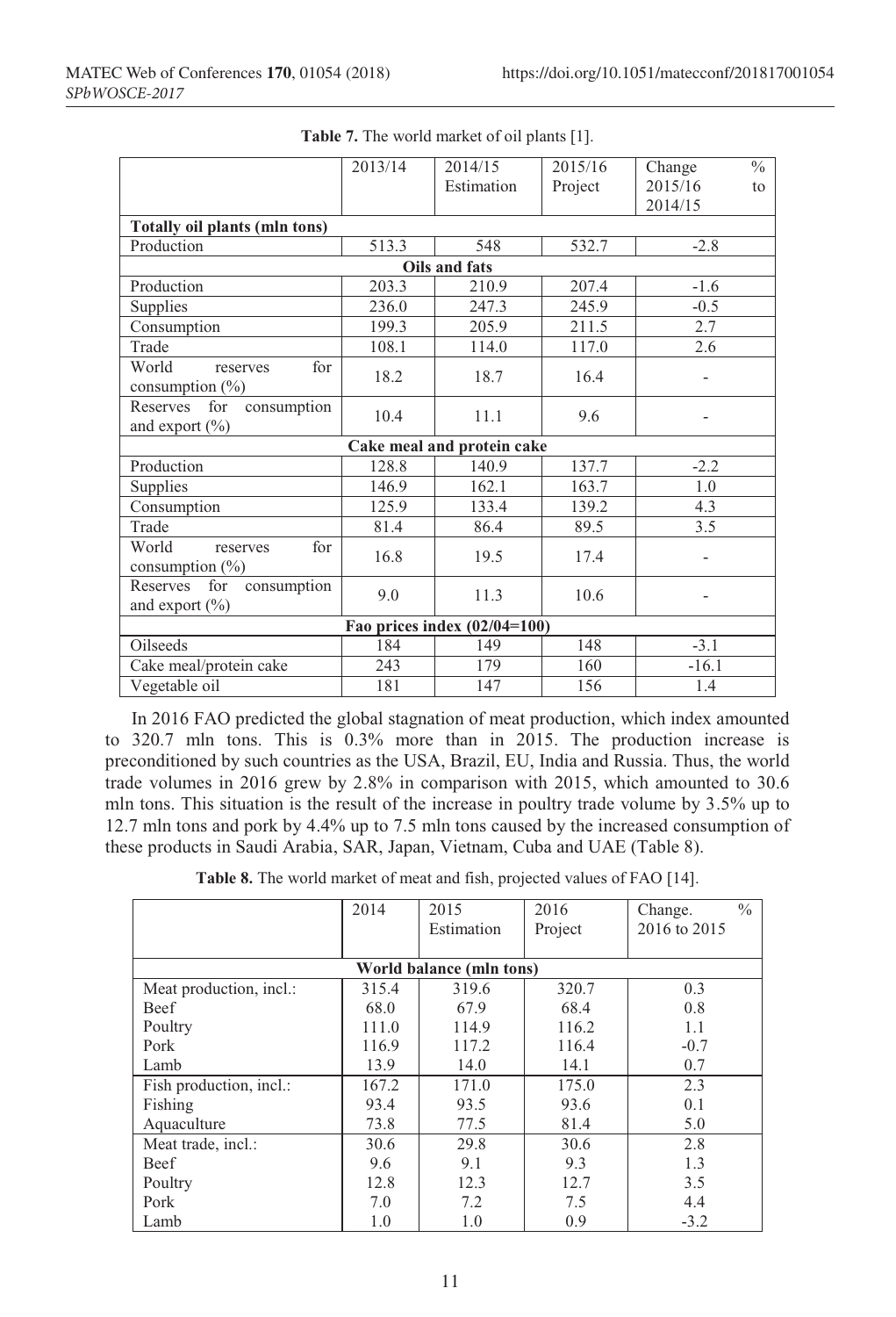| Fish trade                         | 60.0 | 59.9 | 59.9 | 0.0     |  |  |  |
|------------------------------------|------|------|------|---------|--|--|--|
| Demand and offer indices (kg/year) |      |      |      |         |  |  |  |
| Meat                               | 43.4 | 43.3 | 43.4 | 0.1     |  |  |  |
| Edible fish                        | 20.1 | 20.3 | 20.6 |         |  |  |  |
| Fishing                            | 10.0 | 9.8  | 9.7  | $-0.7$  |  |  |  |
| Aquaculture                        | 10.1 | 0.5  | 10.9 | 3.9     |  |  |  |
| Fao prices index (2002-2004=100)   |      |      |      |         |  |  |  |
| Meat                               | 198  | 168  | 148  | $-15.5$ |  |  |  |
| Fish                               | 156  | 142  | 141  | $-5.0$  |  |  |  |

In 2016 twelve Russian companies received permission for meat supply to Egypt due to the intention of the Russian companies to get into the markets of the UAE. Middle East. Southeast Asia. Africa and other regions where the meat of broiler chickens will be on demand and competitive. First of all, they are the Muslim world countries with high level of poultry consumption and actual demand.



**Fig. 8.** Indices of the world dairy product market [15. р. 133].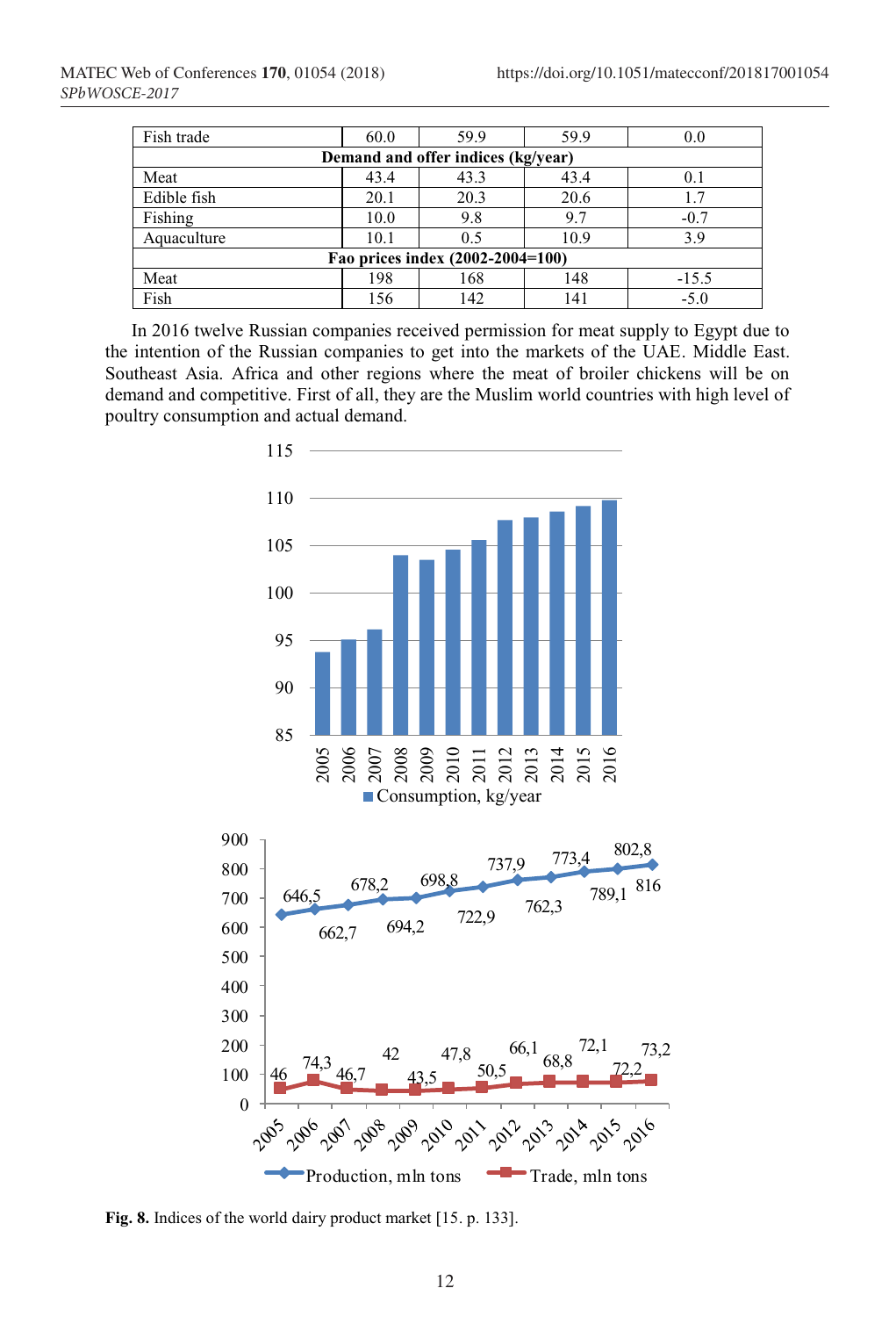The research made by the government of Egypt shows that only 11% out of 90 mln of the Egyptian population eat less than 2 kg of meat per month. 32% of the population consume from 2 to 4 kg of meat per month,  $30\% - 4-6$  kg,  $8\% - 6-8$  kg,  $6\% - 8-10$  kg,  $7\% - 6$ more than 10 kg per month. During Ramadan, a sacred month, when the Muslims fast at the daytime and break it at night, the Egyptians consume even more meat than usually, which says for a stable demand for meat [10].

As estimated by FAO, the fish and seafood production will increase up to 175 mln tons, which is 2.3% more than the index of 2015. The volumes of the world trade tend to stable growth; however, due to the price decrease, the total worth of trade will be going down by 1% on average.

The annual price level change for fish in 2016 was negative and amounted to 5%. With this regard, income of the Asian suppliers from China. Philippines and Thailand is expected to decline. The global demand for seafood, according to FAO, will increase by 2.8% up to 20.6 kg per year per person (Table 8) [11].

The production of milk in the world in 2016, as estimated by FAO, will increase by 1.6%, which will be equal to 810 mln tons due to Europe. Asia and America. After a long period of low demand for dairy products, which resulted into accumulation of significant reserves in the countries-exporters, in 2016 the world trade is expected to grow by 1.5% reaching 73.2 mln tons due to low prices prevailing and increased demand from the Asian countries (Fig. 8).

The reduction of trade volumes was preconditioned by the decrease of supplies to China and embargo on import to Russia.

The total import cost of agricultural products in 2016. according to FAO. decreased by 9%; this amounted to USD 986 bln. Similar volume decrease was seen only during the crisis of 2009. In experts' opinion, the revenues decline is projected with regard to all the types of products.

FAO Report dated February 22, 2017 (Rome) determines 15 tendencies and 10 tasks related to the food systems of the world (Table 9).

## **4 Discussion**

The global future of food safety is "endangered" due to numerous problems. Only the most resistant food systems are able to use rationally land, water and other resources, reduce the use of fossil fuel.

This will eventually lead to the reduction of greenhouse gases, as a result, of running an agricultural business, conservation of biodiversity and decrease of wastes. These will require the investments into the agro-industrial business, into scientific researches and innovative developments, as well as the search of more efficient ways of combating water deficit and climate change.

The purpose of hunger liquidation by 2030 will have not be achieved without additional efforts. The extension of rights and possibilities of small farmers, and provision to them of a wider access to information, markets and technologies are the key to the assurance of future food safety.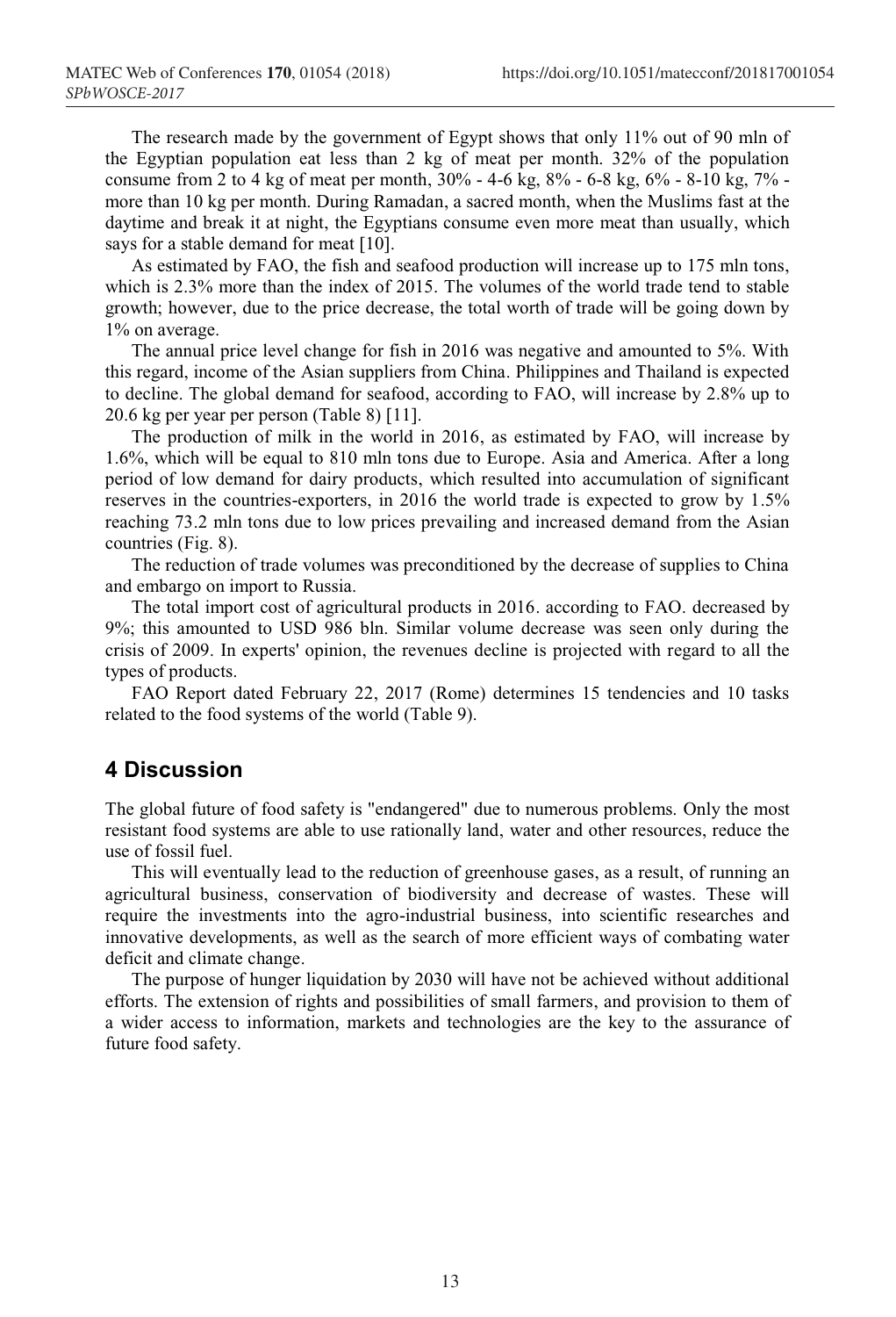| Tendencies                                                                                                                                                                                                                                                                                                                                                                                                                                                                                                                                                                                                                                                                                                                                                     |                                                                                                                                                                                                                                                                                                                                                                                                                                                                                                                                                                                                                                               |  |  |  |  |  |
|----------------------------------------------------------------------------------------------------------------------------------------------------------------------------------------------------------------------------------------------------------------------------------------------------------------------------------------------------------------------------------------------------------------------------------------------------------------------------------------------------------------------------------------------------------------------------------------------------------------------------------------------------------------------------------------------------------------------------------------------------------------|-----------------------------------------------------------------------------------------------------------------------------------------------------------------------------------------------------------------------------------------------------------------------------------------------------------------------------------------------------------------------------------------------------------------------------------------------------------------------------------------------------------------------------------------------------------------------------------------------------------------------------------------------|--|--|--|--|--|
| Food systems of the world<br>1. Fast growth of the population in the world is<br>accompanied by increased speed of urbanization and<br>population ageing.<br>2. Unequal tendencies in the area of economic growth,<br>family incomes, investments into agriculture and<br>economic inequality.<br>3. Competition for natural resources has significantly<br>increased<br>4. Climate change<br>5. Deceleration of crop yield in agriculture<br>6. Cross-border diseases<br>7. Increased frequency of conflicts. Crisis and acts of<br>God.<br>8. Permanent state of poverty, inequality and no food<br>safety<br>9. Changes in diet influencing the alimentation and<br>health<br>10. Structural changes in economic systems and<br>consequences for employment | <b>Tasks</b><br>1. Stable increase of crop yield in<br>agriculture<br>the<br>growing<br>to meet<br>demand<br>2. Assurance of the stable natural<br>resources base<br>3. Solution of a problem of climate<br>change and intensification of acts of<br>God.<br>4. Liquidation of hardcore poverty and<br>reduction of inequality<br>5. Liquidation of hunger and all forms<br>of poor nutrition<br>6. Building more efficient. inclusive<br>and stable food systems<br>7. Enhancement of opportunities for<br>income reception in rural areas and<br>liquidation of upstream causes of<br>migration<br>8. Enhancement<br>of<br>resistance<br>to |  |  |  |  |  |
| 11. The growth of migration                                                                                                                                                                                                                                                                                                                                                                                                                                                                                                                                                                                                                                                                                                                                    | protracted crisis and conflicts                                                                                                                                                                                                                                                                                                                                                                                                                                                                                                                                                                                                               |  |  |  |  |  |
| 12. Change of food systems and its impact upon the<br>farmers' maintenance                                                                                                                                                                                                                                                                                                                                                                                                                                                                                                                                                                                                                                                                                     | 9. Prevention from the appearance of<br>cross-border hazards to agriculture and                                                                                                                                                                                                                                                                                                                                                                                                                                                                                                                                                               |  |  |  |  |  |
| 13. Growth of wood wastage and losses                                                                                                                                                                                                                                                                                                                                                                                                                                                                                                                                                                                                                                                                                                                          | food systems                                                                                                                                                                                                                                                                                                                                                                                                                                                                                                                                                                                                                                  |  |  |  |  |  |
| 14. New international management mechanisms to<br>respond to the problems related to the food safety and<br>alimentation<br>15. Changes of international mechanisms of financing<br>for the purposes of development.                                                                                                                                                                                                                                                                                                                                                                                                                                                                                                                                           | 10.A<br>necessity to<br>introduce<br>a<br>efficient<br>consecutive.<br>national<br>and<br>international management                                                                                                                                                                                                                                                                                                                                                                                                                                                                                                                            |  |  |  |  |  |

**Table 9**. Tendencies and tasks of the food systems of the world.

Along with the growth of production and the increase of resistance, the creation of foodstuff supply network will be the same important. They will allow farmers in the countries with low and average level of incomes to receive an access to city markets; the same as the measures assuring the access of consumers to nutritious and safe food at the accessible prices, such as policy in the area of pricing and program of social safety net.

# **5 Conclusion**

It has been found out, that the food safety in the world and the volumes of world foodstuff trade are going down. The key food exporters and importers in the world have been determined. The EU countries are leading among them. The analysis shows a dramatic decrease of the world import/export of agricultural crop and livestock products in 2016 due to a dramatic decrease of China's share in the world trade. Moreover, attention has been paid to a fact that the import volume exceeds the export volume by 5% on average, which says for a world trade deficit. The markets for different types of foodstuff have been considered and noted for a decline of revenues with regard to all the positions in 2016. It has been found, that the Russian companies intend to get into the Islamic markets of meat products, which is specified by high effective demand from these countries.

Thus, the main task is to create small family farm businesses, which will allow assuring an access to food for the most vulnerable groups of population. This requires investments into a social safety net and pro-poor industrial activities, i.e. agriculture and agricultural economy.